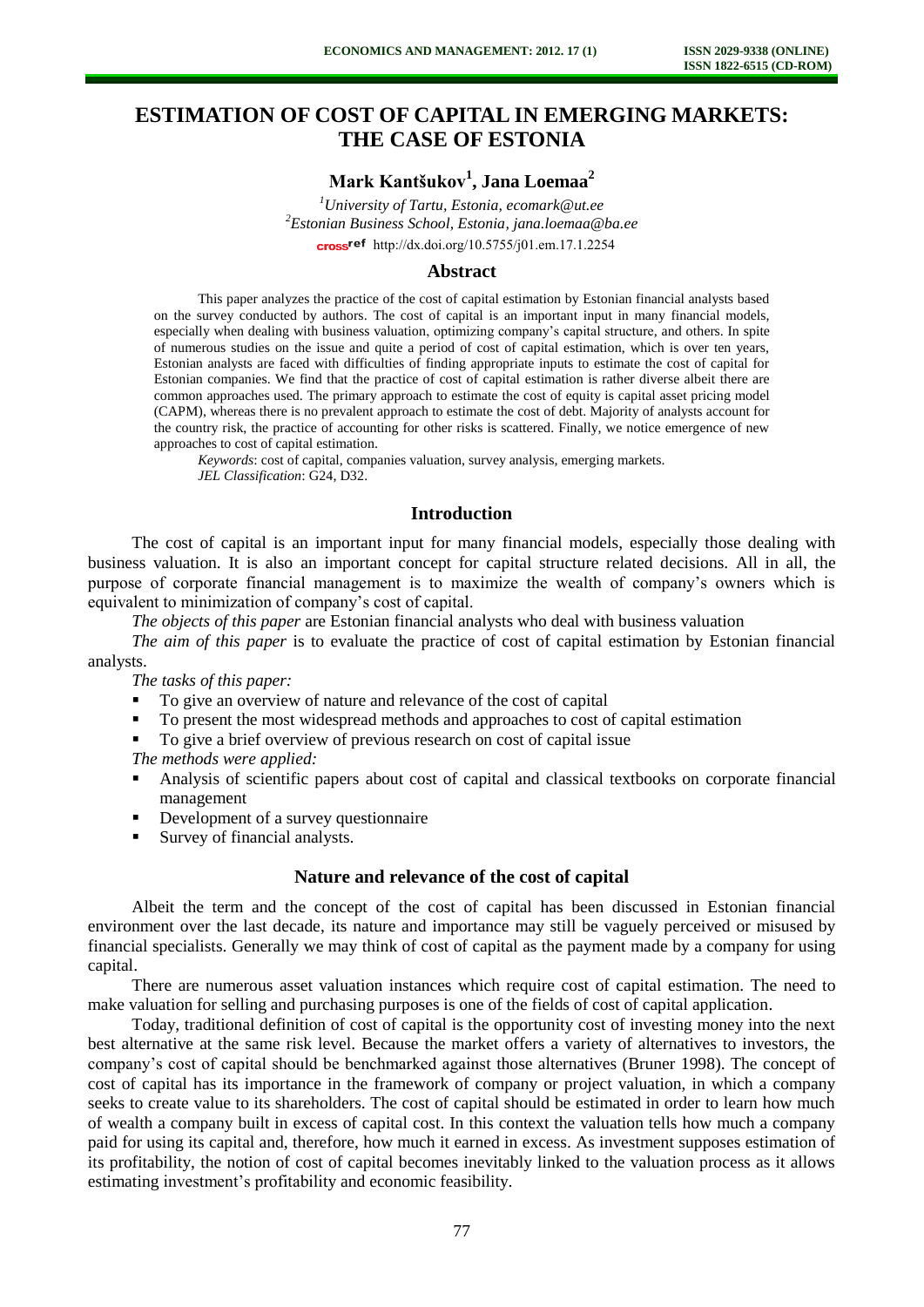Expounding the notion of capital, company's capital can be split into two sources, which are owner's equity and debt. Most often, companies are financed with at least two sources of capital. Not surprisingly, each source would have a different cost. For instance, to an investor, debt capital may seem more attractive and less risky than equity. The law provides that in case of company's bankruptcy creditors shall be paid first and then shareholders be paid. In contrast, equity holders enjoy higher risks as they have a claim on residual cash flows. Besides, interest payments on debt are traditionally made on a regular basis, whereas dividends and profit distribution enjoyed by equity holders is not. Deciding to take a risk, investors ask for higher payoff for an investment, causing the risk premium to increase. Thus, the sources of capital are diverse and the risks associated with them differ from asset to asset. The divergence of costs prompts for the need to investigate the set of alternatives applied in the real world to estimate those costs and to analyze their integrity and applicability in specific conditions.

## **Methods and approaches to cost of capital estimation**

Theoretically, in an efficient market investors hold market portfolio which captures fractions of companies' equity and debt, thus being subject to the risk created by those companies. Investors thus enjoy the risks arising from assets in their portfolio. Because cost of capital is the price of financing, it equals the rate of return required by investors who hold that asset, either equity or debt. In turn, cost of capital is the function of risks posed by an economic sector and other economic variables. Vernimmen (2005) distinguishes between three approaches to cost of capital calculation which are: (1) direct method via company's beta, (2) indirect method via the WACC, and (3) deducted method via enterprise value.

**Direct Approach to Cost of Capital Estimation.** The direct approach relates to the Capital Asset Pricing Model (CAPM), which infers required rate of return via asset's returns deviation from the market return. The CAPM has its roots in the 1960s, elaborated by W. Sharpe and J. Lintner. In fact, the CAPM was developed in the light of portfolio theory of H. Markowitz in the late 1950s to estimate investors' returns on their portfolio investments. The CAPM is confined to numerous assumptions and thus constraints, which are not always feasible in the real world. The idea behind CAPM lies in the market efficiency, implying that market stays in its equilibrium stage, in which all investors have access to the same information and thus possess similar expectations about their contingent returns (Armitage 2005). Market efficiency implies straight linear relationship between the risk and return, which means that investors are compensated for taking additional risks by increased returns Sharpe (1964). Sharpe (1964) named this 'the price of risk'. The study of Modigliani and Pogue (1974) cited by Copeland (1988) additionally pointed that different industries have a different risk-level. In other words, linear relationship between risk and return holds true with the only difference that some industries plot flatter and others plot steeper relationship. Beta also depends on the operating structure of the business (Vernimmen 2005). At high fixed costs returns fluctuate greatly, and thus beta is higher; on the contrary, at high variable costs returns are less sensitive to the market movements. Moreover, as investors are price-takers, no additional costs shall be incurred if they diversify their investments (Damodaran 2002). The standard formula used to express the Capital Asset Pricing Model is the following:

$$
E(R_A) = R_F + \beta_A (E(R_M) - R_F) \tag{1}
$$

where  $E(R_A)$  is expected return on a risky asset  $R<sub>F</sub>$  is risk-free rate *β<sup>A</sup>* is measure of systematic risk  $E(R_M)$  is expected market return (Armitage, 2005)

According to McLaney *et al.* (2004), as the CAPM derives cost of capital from capital market, it allows to assess the impact of various factors on asset's value. The impact is assessed via market risk premium which is then adjusted to the covariance of the security with the "generality of the risky investments" (McLaney *et al.* 2004), or the *β* coefficient. As a matter of fact, Armitage (2005) stresses that CAPM is just a model, which explains the relationship between the variables, provided conditions are satisfied. The market risk premium and the risk-free rate are exogenously given and are thus not explained by the model (Armitage 2005), whereas the measure of systematic risk is calculated using equation.

The main drawback of CAPM is that it assumes investors are aware of their expected returns, causing the circularity problem to appear, according to which the CAPM model informs about "what asset return interrelationships must be in order for equilibrium asset prices to coincide with the observed asset prices"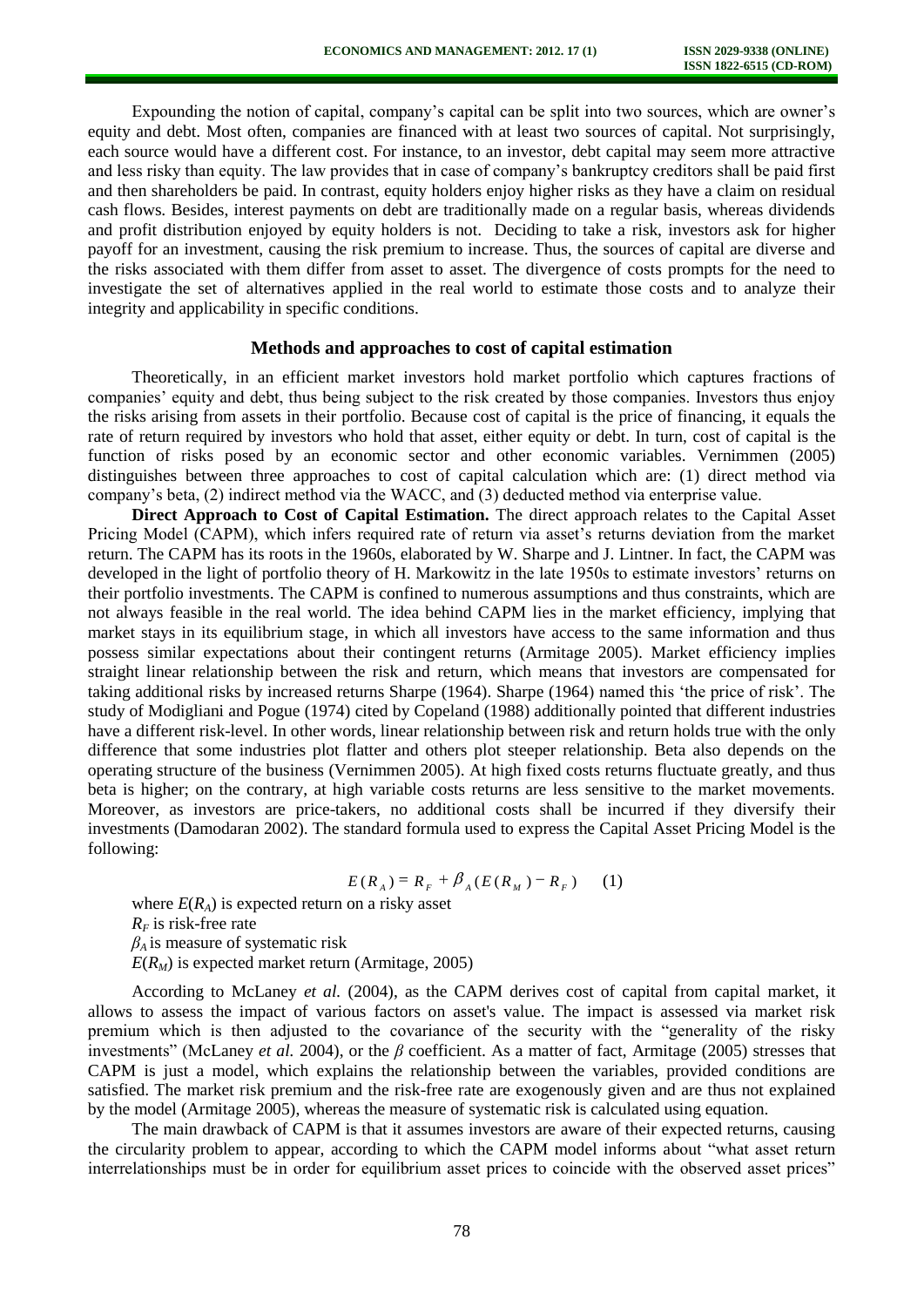(Danthine and Donaldson (2002), cited by Armitage (2005)). Yet the model involves realistic approaches to estimate its parameters, which are risk-free rate, market risk premium and asset's beta. The components of the CAPM equation shall be discussed later in the paper.

**Indirect Approach to Cost of Capital Estimation.** In most financial literature the weighted average cost of capital (WACC) is the most widely suggested as a tool to measure entity's cost of capital. The rationale behind it is that various capital sources imply different costs. Therefore, the discount rate should be weighted according to the costs of all stand-alone financing sources. From 1980s till today WACC is the most widely used tool in practice to estimate the cost of capital (McLaney *et al.* 2004; Bruner 1998).

One of the most traditional Weighted Average Cost of Capital equation amended by practitioners from the Global Treasury News looks as follows (Tijdhof 2006 ):

$$
WACC = \frac{E}{D + E + H} \cdot R_E + \frac{D}{D + E + H} \cdot R_D \cdot (1 - T) + \frac{H}{D + E + H} \cdot R_H
$$
 (2)

where D is company's debt

*E* is company's common equity

 $R_F$  – cost of equity

 $R_D$  – cost of debt

*T* – tax rate in economic system

*H* – company's hybrid capital

 $R_H$  – cost of hybrid capital (Tijdhof, 2006)

Hybrid capital is the capital which has characteristics of both equity and debt (preferred stock as typical example).

Application of WACC model infers several assumptions. (Bruner 1998) First, capital costs are assumed to be forward looking at spot time, and not to reflect history. Next, capital structure should be market-value based because book-value measures infer misleading results. In defence of the market-based values, Copeland (1996) also claims that in case of asset purchase asset's price should be market-based. Finally, given Equation 2, the cost of debt should be estimated after taxes due to the tax shield available in countries with traditional profit taxation. The paper shall be based on the assumption that each category of capital should be priced individually, in which case WACC is applicable.

**Deducted Approach to Cost of Capital Estimation.** As a deductive approach, Vernimmen (2005) suggests to infer the cost of capital via enterprise value. Vernimmen (2005) confesses that this approach is not popular since "it is difficult to determine the market consensus for free cash flows".

Continuing the discussion, authors based some of their hypotheses provided in empirical part on the several findings by Bruner (1998). First, WACC is most widely adopted as the discount rate, which makes authors to distinguish between the costs of each capital category and to weight them according to their presence in the capital structure. Secondly, CAPM is the most widely adopted to estimate the cost of equity, which allows believing that CAPM should be considered in greater details.

#### **Previous surveys on estimation of the cost of capital in practice**

Numerous papers and studies were conducted and published on the cost of capital. The authors of this paper would split them into two broad categories. Papers from the first category discuss fundamental appropriateness of already existing models in practice and elaborate them technically from a standstill of financial theory. Papers from the second category investigate which methods and approaches practitioners use to evaluate a project or to find company's value. This category comes close to the essence of this paper, whereas most of them do not aim to research and evaluate practices of cost of capital estimations in details (Armitage 2005).

One of the earliest surveys by Gitman and Mecurio (1982) was conducted among leading 177 US companies in the beginning of 1980s. McLaney, Pointon, Thomas and Tucker (2004) studied UK finance practitioners' approach to the cost of capital derivation based on responses from 193 UK quoted companies. Truong, Partington and Peat (2008) assessed capital budgeting and cost of capital practices in Australia using sample survey. The widely cited surveys on theory and practice of corporate finance by Graham, Harvey (2001) and by Brounen, de Jong, Koedijk (2004) should be mentioned; these surveys inter alia paid attention to the issues related to cost of capital estimation. However, all these surveys were conducted in countries with developed capital markets where the estimation of cost of capital usually is not associated with various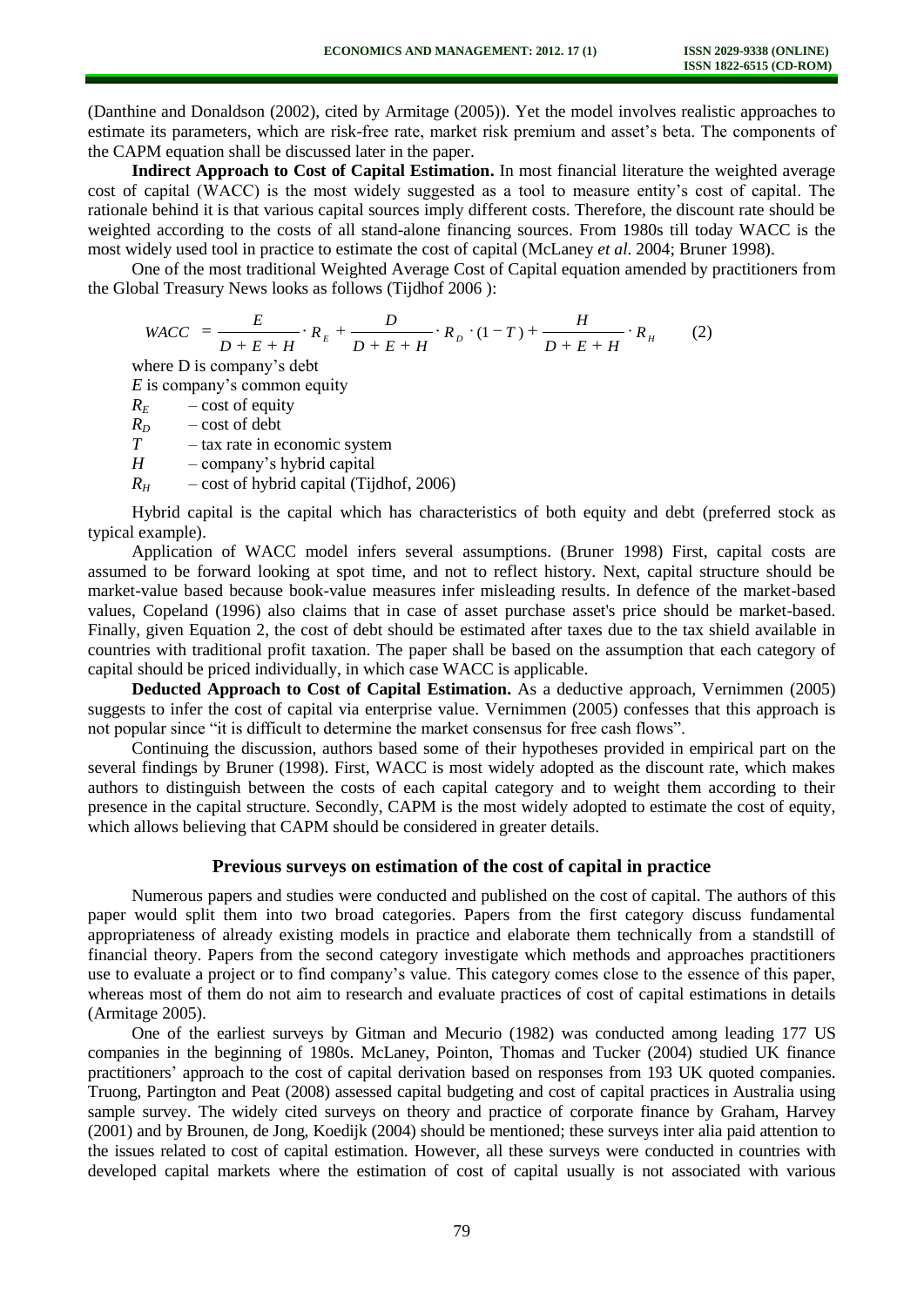adjustments, which have to be made when deriving the cost of capital in a country with undeveloped capital market.

In the context of this paper the survey described by Bruner (1998) will be relevant when analyzing results of the survey conducted for this paper, because Bruner's study focused on techniques and approaches to cost of capital calculation in greater details. Namely, it sought to ask the respondents which parameters they use as inputs to come to company's cost of capital. There is another relevance of the study: it may be considered as a benchmark in empirical part of this paper. In his research Bruner covered the North American region, which is generally considered as a developed capital market, and many practitioners around the world use the US data as proxy inputs in their valuations. Bruner's study was based on telephone surveys of 27 large companies and some M&A advisers in 10 investment banks.

To bring the paper closer to Estonian conditions, the surveys by Sander (2003) and Hannula (2006) shall be cited to find out which practices were used by Estonian financial analysts previously and to trace what changes, if any, took place. The latter would be especially intriguing taking into consideration the fact that over the last few years economic conditions changed in the whole world substantially following the financial turmoil which penetrated globally since 2008.

In essence, authors expect this paper to be a wide and thorough research of Estonian valuation services market, which shall continue and expound previous studies by Sander (2003) and Hannula (2006) in terms of the number of respondents, seeking to bring out recommendations as to which inputs are relevant in the cost of capital in Estonian conditions on a forward-looking basis.

### **Practice of cost of capital estimation in Estonia: empirical evidence**

Authors' primary contribution in this paper is evaluation of practice of cost of capital estimation for Estonian companies. To accomplish the task, the survey (hereinafter referred to as Survey 2010) has been conducted among Estonian financial analysts. The sample also involves two companies with Latvian and Lithuanian domicile. To conduct the survey, authors composed a questionnaire which was sent to companies via electronic mail following a personal telephone call to an analyst. The survey was conducted during the fall of 2010, taking a few months to collect the filled questionnaires. Because the long time was used for the survey, a high rate of response has been achieved. In total, there were 28 responses collected. In authors' opinion the sample covers a considerable range of valuation service market players, meaning that survey results may be generalized in market terms. For comparison, during the surveys in 2003 and 2006 there were 6 and 9 questionnaires collected respectively. The following companies responded:

Commercial and investment banks (7 respondents): AS SEB Enskilda, AS Swedbank, AS Cresco, AS Evli Securities, AS LHV Group, AS Trigon Capital, AS Gild Partners.

Audit companies (6 respondents): AS Deloitte Advisory, AS Ernst & Young Baltic, OÜ KPMG Baltics, AS Pricewaterhousecoopers, OÜ Rimess, OÜ Rödl & Partner.

Financial advisers and others (14 respondents): OÜ Advisio, Avaron, OÜ Business Advisor, OÜ Catella Corporate Finance, OÜ Emerging Market Research, AS Hanseatic Capital, Innopolis Konsultatsioonid, OÜ Investment Agency, OÜ Keystone Advisers, AS Krediidiinfo, Orion Securities, OÜ Sentio, OÜ SP Navitas, OÜ Umbrella Corporate Services.

Also authors received a response from Estonian Financial Inspection. The sample was chosen in accordance with companies' profile. Commercial and investment banks do need to perform valuation to estimate project's feasibility either for banks' uses or on customers' request. Auditing companies render advisory services to customers, including project valuation services. Financial advisory companies deal with project valuation on customers' request. The deficiency of Survey 2010 is the passive participation from the part of commercial banks, whose representatives did not wish to fill in the questionnaire.

Out of 28 respondents, 21 respondents returned the filled questionnaire. Other 7 responses were the following:

- two respondents could not fill in the questionnaire for technical reasons as they had no person who performs the valuation via discounted cash flows and thus they do not estimate cost of capital;
- one respondent does not value projects via discounted cash flows;
- one respondent refused to fill in the questionnaire for the reason of keeping its commercial secret, in which case this is the methodology used to estimate cost of capital;
- two respondents do not evaluate Estonian companies;
- one respondent provided his comments on the subject, but did not wish to fill in the questionnaire. Among respondents who filled in the questionnaire there are: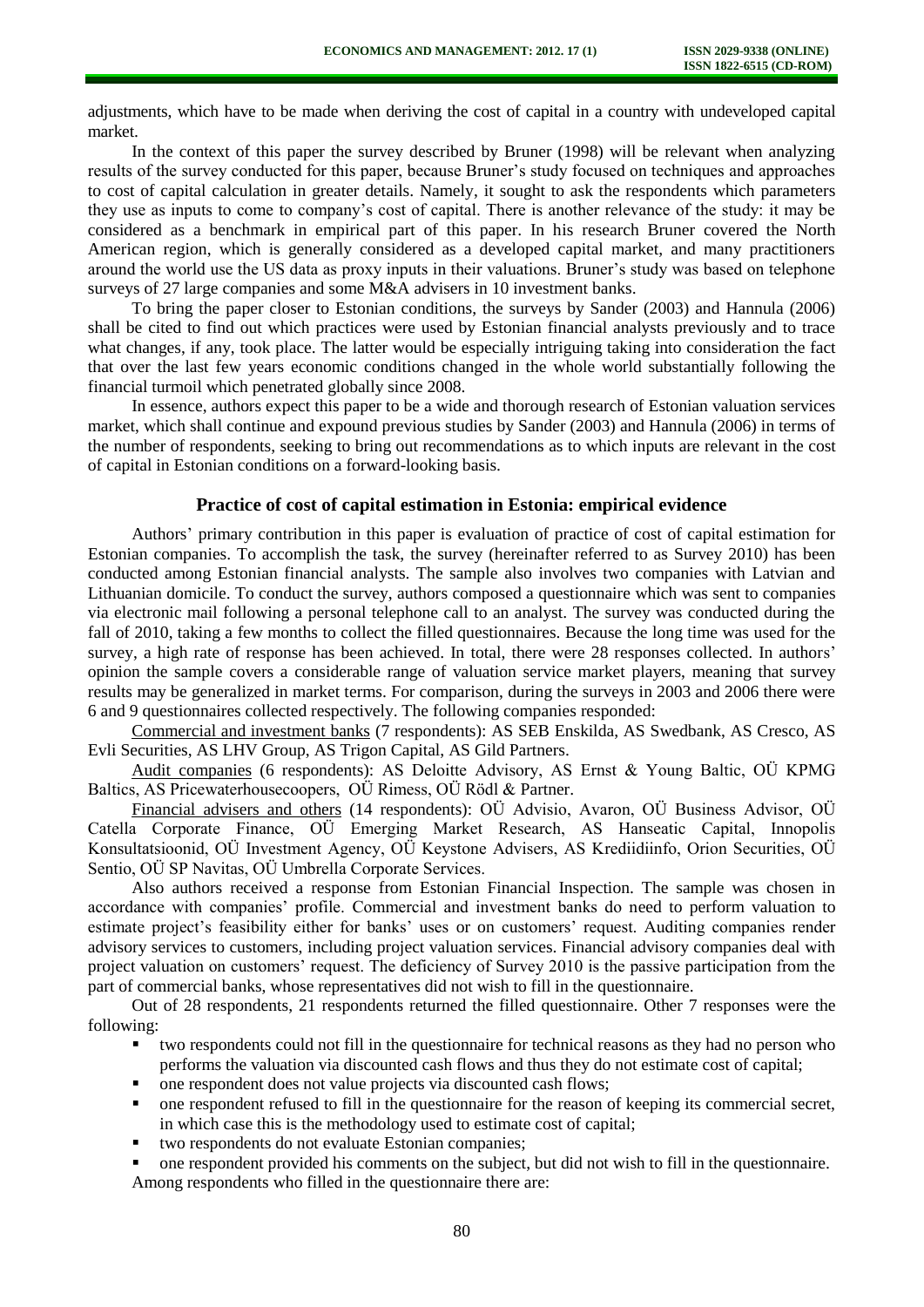- one respondent who evaluates only listed companies, and
- one respondent who evaluates technology start-ups.
- Thus, authors collected 21 filled questionnaires and 7 other responses.

Authors decided to conduct the analysis based on all 21 questionnaires regardless of the fact that two of them (composed for listed companies and technology start-ups) diverge to some extent from the context of an average Estonian non-listed company. However, this fact shall be taken into account and the notes on that shall be made when necessary. The reason to include those questionnaires into analysis is the fact, that the basic approaches stay similar to those for the average Estonian non-listed company. The points at which potential conflicts may arise shall be pointed out during analysis.

In 2003 Priit Sander and in 2006 Ann Hannula conducted similar surveys among financial analysts to figure out and evaluate the practice of cost of capital estimation for Estonian companies. Priit Sander (2003) collected 6 questionnaires and Hannula (2006) collected 9 questionnaires from banks and auditing companies. The financial collapse of 2008 had a trembling effect on stock markets, which in turn confused analysts. Indeed, some politicians and economists believe the world has changed drastically and there is no point of return. For instance, the financial guru George Soros (2008) in his book «The New Paradigm for Financial Markets» expounded his view of how the financial markets are functioning, and he proposes that albeit previously happened financial bubbles were prone to revert to the so called 'normal conditions', or equilibrium, the financial distress of 2008 will not. This may imply that analysts are facing with greater uncertainties about the markets. Also, one survey respondent provided an opinion that the artificially or wrongfully estimated cost of capital turned to be one of the most important factors which caused the financial distress, and, as a matter of fact, in today's conditions he believes it may cause the next financial distress. Today, in financial crisis aftermath, authors find it very interesting to learn how financial practices have changed since previous studies by Sander and Hannula. Besides that, authors found it would be justified to research the entire advisory market to learn about approaches to cost of capital estimation. To do this, a wider range of respondents was targeted, including the smaller financial advisory companies.

In this work the following hypotheses were set to test:

- 1. When estimating the cost of capital, the heterogeneity about corporate income taxation issues exists among analysts, resulting in confusing practices.
- 2. The primary approach to cost of equity estimation is CAPM.
- 3. After the financial turmoil the tendency towards using inputs from mature markets has strengthened, and the tendency towards using inputs from emerging markets has weakened.
- 4. There is no prevalent approach to cost of debt estimation.
- 5. Analysts tend to neglect country and currency risks, and other risks are rather reflected as a discount from the final value.
- 6. New approaches in cost of capital estimation have emerged.

In essence, the questionnaire was composed on the basis of questionnaire by Sander (2003), who sent it to authors by e-mail. The questionnaire consisted of six parts and included 22 multiple choice questions.

Part I of the questionnaire involved few questions about an analyst to learn his/her background and experience. Part II is concerned with general principles of cost of capital estimation, such as which capital categories analysts consider to be the part of capital structure, which weighting factors they use, and how they treat taxes and transaction costs. Part III of the questionnaire scrutinizes cost of equity estimation. This part seeks to learn which methods analysts use in their valuation to estimate the cost of equity. It should be noted that this questionnaire targets traditional CAPM model. First, it asks which methodologies analysts use and given the rank. The following questions consider the CAPM model and its components to figure out which inputs analysts refer to in case they use CAPM. The reason to base the questionnaire on the CAPM model was its great popularity among Estonian analysts revealed previously. The survey results proved this assumption right. Part IV asks about approaches to estimation of cost of debt. Part V considers estimation of cost of hybrid capital. It is asked if analysts had cases of hybrid capital cost estimation. Part VI considers adjustments to discount rate. In the framework of cost of capital, authors ask if analysts adjust cost of capital for country risk and currency risk. To accomplish the study, authors have decided to add few questions on traditionally used discounts and premiums, such as small size discount/premium, illiquidity discount/premium, and key person discount/premium.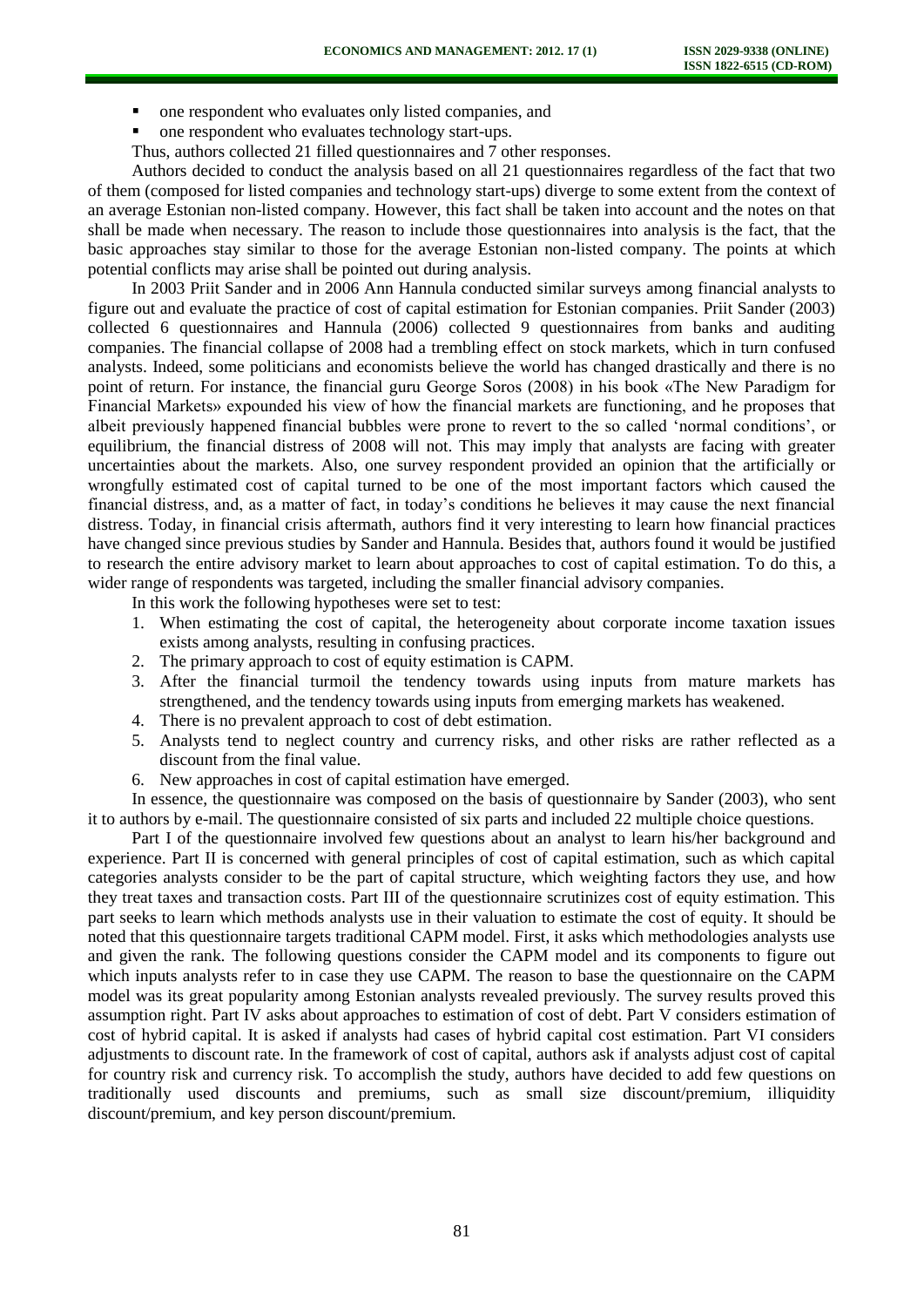## **Results of the author's survey**

The total number of questionnaire respondents is 21. The average age of the analysts is 31 years; the average experience in valuation is 7 years. Among them, there are 13 Bachelor degree holders and 8 Masters Degree holders. According to the voluntarily mentioned information, one BA degree holder holds a CFA charter, one Master's degree holder is a PhD program student. It is difficult to bring out the average number of valuation cases performed by an average analyst over one year. The most often mentioned were over 20 cases (6 respondents), plus from 6 till 10 cases and below 3 cases (5 respondents per each spread).

Speaking about results, then first of all, authors assumed that tax-related aspects are confusing to analysts, as a result of which there is heterogeneity when applying them. Provided Estonian tax legislation is different from traditional tax legislations in developed countries, Sander (2003) reported that one third of the analysts apply a tax rate to equity, one third apply it to debt, and one third neglect taxes. In 2010 the share of analysts who neglect taxes reached 55%. 27% of respondents apply taxes to debt, 9% apply taxes to equity, and 9% apply, but did not specify in which way. The tendency towards neglecting taxes starts to appear, on the one hand. On the other hand, there are still some opinion conflicts occur as to how to integrate taxes into the WACC equation in case an analyst decides to do that. Proceeding from features of Estonian system of corporate income taxation we propose to ignore taxes in WACC estimations for fair and transparent valuation. If one has doubts, it is better to use after-tax WACC and after-tax cash flows

Second, authors' hypothesis was that the primary approach to cost of equity estimation is Capital Asset Pricing Model. Previously, in Sander (2003) and Hannula (2006), up to 80% of the analysts used CAPM as a primary tool. In 2010 we had the same tendency: in up to 82% of cases CAPM is a primary tool to estimate the cost of equity. It should be noted that Bruner (1998) reported similar findings among the US advisers. Penetration rate of CAPM is high presumably due to its convenience and applicability in real conditions, when all inputs can be estimated based on the capital market. This view is fully supported by the authors.

Third, authors assumed that after the financial turmoil, which shook global markets, a tendency towards using mature market inputs should appear. Albeit according to surveys in 2003 and 2006 analysts used developed market inputs, this tendency has become stronger. By 2010, however, the tendency towards European inputs, especially German inputs, had increased (for instance, as there are no long-term government bonds available in Estonia, the yields on long-term German bunds are used as proxies for riskfree rate). Authors support reliance on European markets to derive the estimates for Estonian development patterns following the European patterns of development. In addition, European inputs ensure the currency match in the estimations.

Another hypothesis set up prior to survey was that there is no prevalent approach to cost of debt estimation. In 2010 in 48% of cases interest rate on existing liabilities and in 16% a marginal cost was used. Thus, albeit an interest rate on existing liabilities is a dominant approach, there is still no prevailing approach. In author's opinion marginal cost is the best approach to estimate the cost of debt because the company is estimated based on a going concern, in which case a prospective approach should be applied.

Also authors assumed that analysts tend to neglect country and currency risks, whereas other risks are rather reflected via discount from the final value. The survey, however, showed that in 59% of cases analysts do account for the country risk, whereas only in 19% they do account for the currency risk. As for the other risks, such as company's small size, illiquidity and key person, approaches are scattered unevenly in some cases in favor of the discount from the final value, and in others in favor of premium in the discount rate.

Last, authors assumed there must have been new approaches emerged. From our survey we distinguish between two newly arising approaches, which are the use of Estonian Credit Default Swaps (CDS) to adjust inputs, and adjustment of a risk-free rate for the country risk which was not reported previously. Nevertheless, adjustment of risk-free rate takes place not to reflect country risk *per se* but to add a premium for the risk which would rather correspond to Estonian sovereign bonds because the yield on German sovereign bonds is adjusted by CDS to infer the risk-free rate for Estonian companies. Authors are curious about the implications of CDS market; those implications deserve another research to be clarified.

#### **Conclusions**

1. Approaches to the cost of capital estimation among Estonian financial analysts are mixed although it is possible to bring out some common elements. Whilst it is possible to state that capital asset pricing